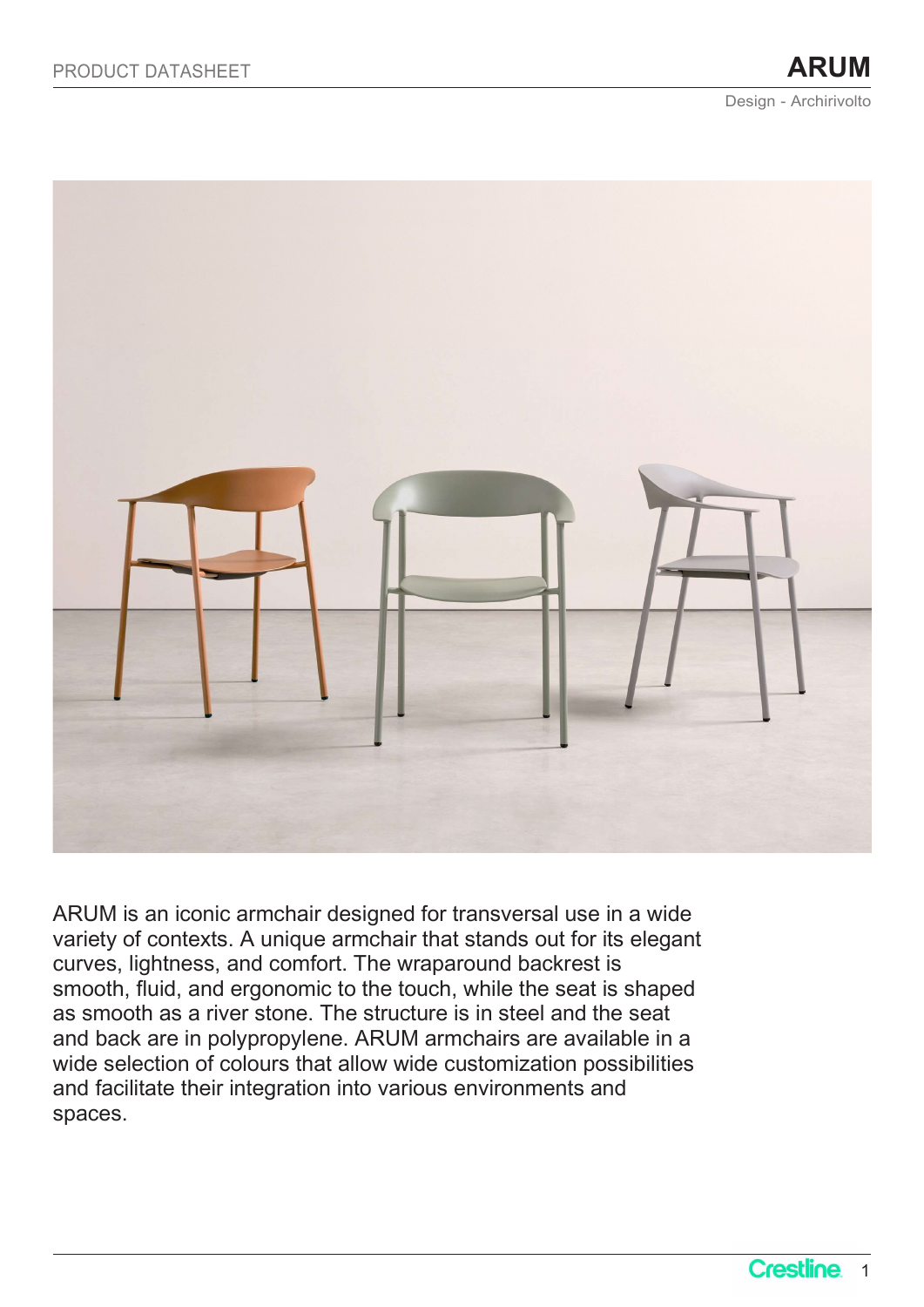# SEATS & BACKREST



### UPHOLSTERED SEATS

Inner seat in polypropylene reinforced with fiberglass. Upholstered with variable density high resilience CMHR flexible polyurethane foams.

Upholstery: The upholstery is available in all fabrics and leathers from the INCLASS sample book and optionally with fabrics supplied or specified by the customer.

## **STRUCTURES**



Finishes: with heat-hardened polyester paint in all the colours of the INCLASS metallic finish chart or in chrome.

Optionally, they can have studs with a felt surface indicated for hard and delicate surfaces.

**Stackability:** This version is stackable.



## CERTIFICATES AND REGULATIONS

European Standard UNE EN 16139-2 and ANSI BIFMA X5.4

INCLASS has its quality management certified in accordance with the ISO 9001 standard in all the design, manufacturing, and marketing processes of its products.

INCLASS's production processes are certified according to ISO 14001 environmental regulations and are carried out seeking to reduce waste and energy consumption to minimize environmental impact.

### WARRANTY

5 years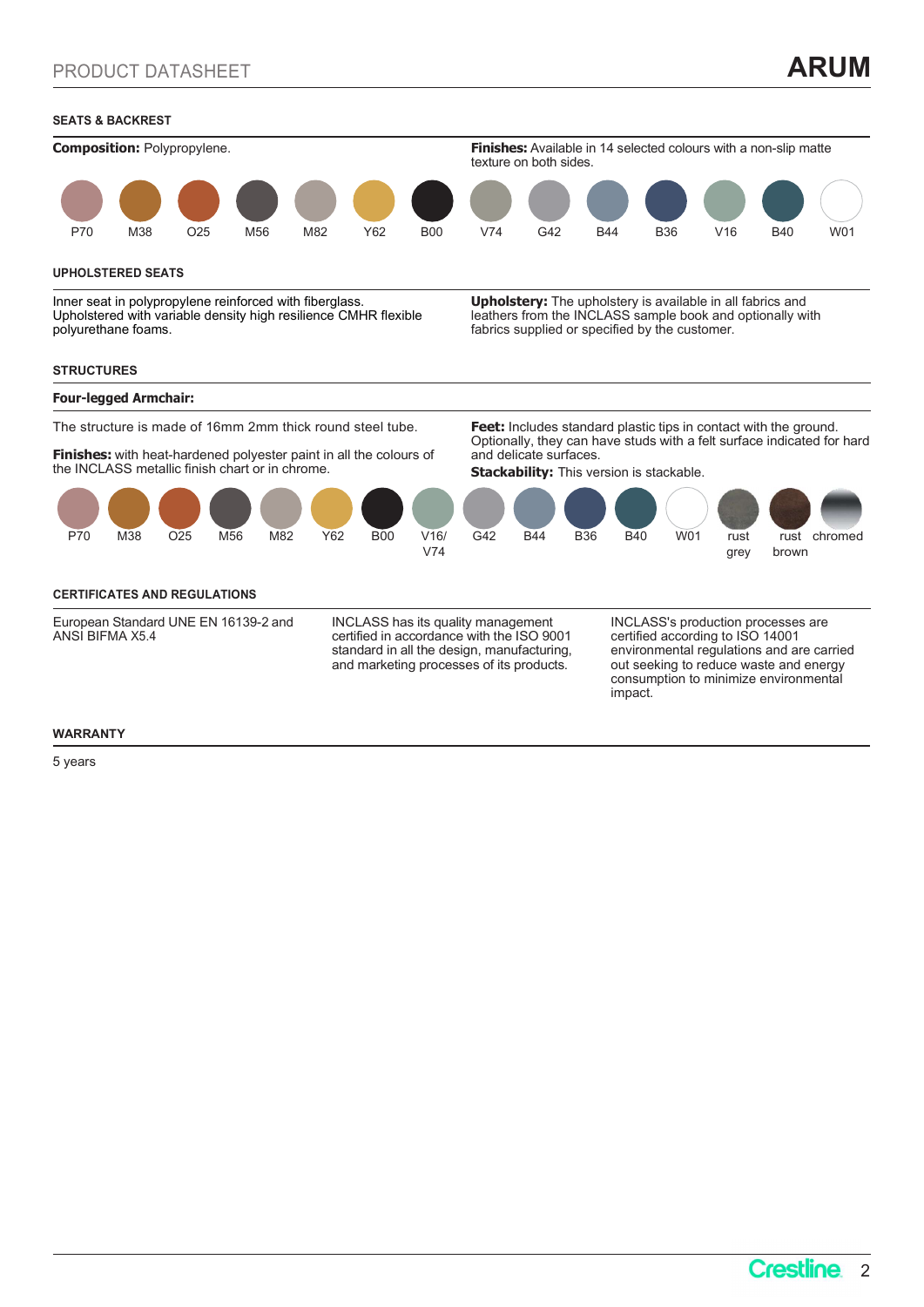# 4-legged Armchair **Código: ARU0010** Código: ARU0010



## Increase by fixed upholstered seat Code: ARU0000AS

Optional upholstered seat. Inner seat made of polypropylene and covered with high resilience CMHR polyurethane foam.

Upholstery: Available in all fabrics and leathers from the INCLASS sample book and optionally with fabrics supplied or specified by the customer with prior approval.

| COM 140cm / per unit |                  |  |
|----------------------|------------------|--|
| unit                 | 65 <sub>cm</sub> |  |
| 8 or more units      | 55 <sub>cm</sub> |  |

# Increase by removable upholstered seat Code: ARU0010AS





Optional removable upholstered seat. Upholstery: Available in all fabrics and leathers from the INCLASS sample book and optionally with fabrics supplied or specified by the customer with prior approval.

| COM 140cm / per unit |                  |
|----------------------|------------------|
| unit                 | 65cm             |
| 8 or more units      | 55 <sub>cm</sub> |